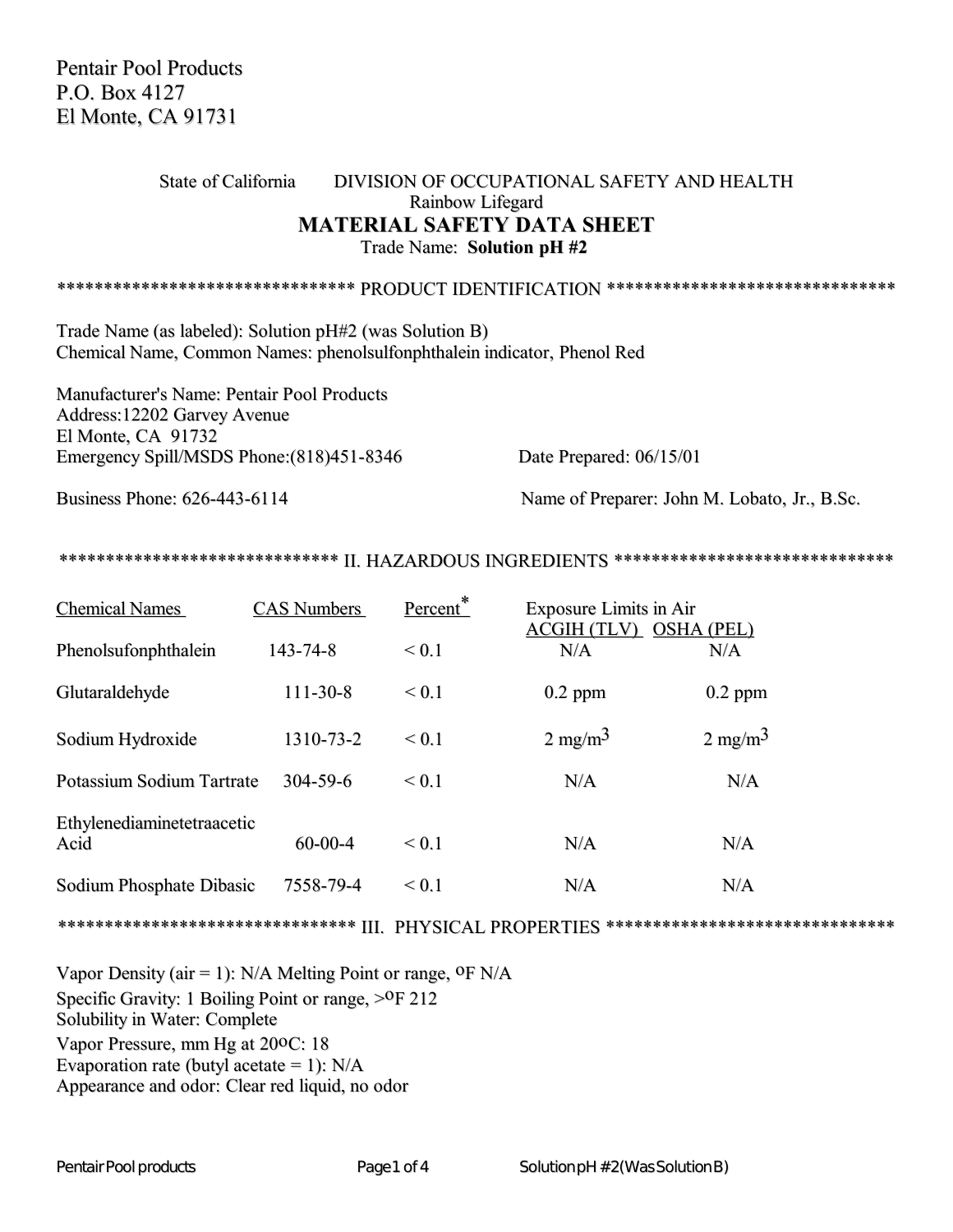HOW TO DETECT THIS SUBSTANCE: (Warning properties of substance as a gas, vapor, dust, or mist). Under normal use conditions this product does not produce a hazardous gas, vapor, dust or mist. No odor; turns violet pH= 8.3; red pH = 7.8, & yellow pH= 6.8

## \*\*\*\*\*\*\*\*\*\*\*\*\*\*\*\*\*\*\*\*\*\*\*\*\*\*\*\*\*\*\*\*\* IV. FIRE AND EXPLOSION \*\*\*\*\*\*\*\*\*\*\*\*\*\*\*\*\*\*\*\*\*\*\*\*\*\*\*\*\*\*\*\*\*

Flash Point, <sup>O</sup>F (give method): N/A Autoignition temperature, <sup>O</sup>F: N/A Flammable limits in air, volume %: Lower  $N/A$  Upper  $N/A$ Fire extinguishing materials: N/A \_Water \_ Spray \_ Carbon Dioxide \_ Other: \_ Foam \_ Dry Chemical

Special Fire Fighting Procedures: N/A

Unusual Fire and Explosion Hazards: N/A

## 

Inhaled: N/A Contact with Skin or Eyes: May cause irritation Absorbed through skin: N/A Swallowed: It is unlikely that sufficient quantities to produce harmful effects would be swallowed.

 $\star$ 

HEALTH EFFECTS OR RISKS FROM EXPOSURE, Explain in lay terms. Attach extra page if more space is needed.

Acute: None known Chronic: No ill effects known

 $\star$ 

FIRST AID: EMERGENCY PROCEDURES

Eye Contact: Flush with water for at least 15 minutes. Call physician. Skin Contact: Wash with soap and water Inhaled: N/A Swallowed: Call Physician

Pentair Pool products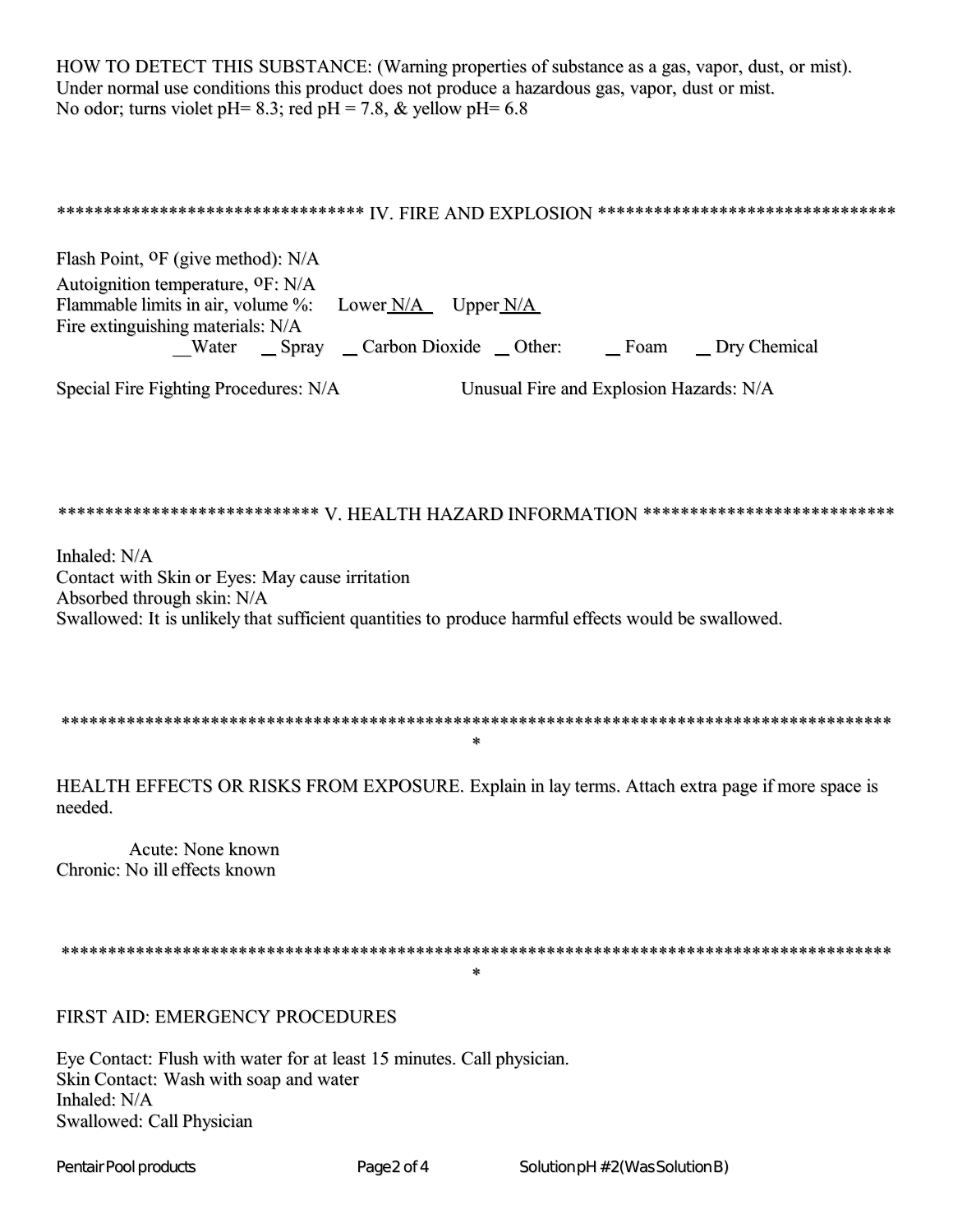$\star$ 

**SUSPECTED CANCER AGENT?** 

X No: This product's ingredients are not found in the lists below.

\_Yes: \_Federal OSHA \_NTP \_IARC \_CAL/OSHA (see note).\*

Note: California employers using CAL/OSHA-regulated carcinogens must register with CAL/OSHA.

 $\star$ 

MEDICAL CONDITIONS AGGRAVATED BY EXPOSURE: None Known

RECOMMEDATIONS TO PHYSICIAN\*: N/A

\*\*\*\*\*\*\*\*\*\*\*\*\*\*\*\*\*\*\*\*\*\*\*\*\*\*\*\*\*\*\*\*\*\*\*\* VI. REACTIVITY DATA \*\*\*\*\*\*\*\*\*\*\*\*\*\*\*\*\*\*\*\*\*\*\*\*\*\*\*\*\*\*\*\*

Stability: X Stable \_Unstable Conditions to Avoid: N/A Incompatibility (materials to avoid): N/A Hazardous Decomposition Products (including combustion products): N/A Hazardous Polymerization: \_ May occur  $X$  Will not occur Conditions to Avoid: N/A

\*\*\*\*\*\*\*\*\*\*\*\*\*\*\*\*\*\*\*\*\*\*\* VII. SPILL, LEAK AND DISPOSAL PROCEDURES \*\*\*\*\*\*\*\*\*\*\*\*\*\*\*\*\*\*\*\*\*\*

Spill response procedures (include employee protection measures): Flush with water. Avoid skin contact.

Preparing wastes for disposal (container types, neutralization, etc.): N/A Note: Dispose of all wastes in accordance with federal, state and local regulations.

> \*\*\*\*\*\*\*\*\*\*\*\*\*\*\*\*\*\*\*\*\*\*\*\*\*\* VIII. SPECIAL HANDLING INFORMATION \*\*\*\*\*\*\*\*\*\*\*\*\*\*\*\*\*\*\*\*\*\*\*\*

Ventilation and engineering controls: General dilution ventilation is generally adequate.

Respiratory protection: Usually not required under normal use of this product

Eye protection (type): Safety glasses or goggles

Gloves (specify material): Rubber gloves

Other clothing and equipment: Apron or lab coat

Work Practices, hygienic practices: Use normal hygienic practices, avoid skin contact.

Page3 of 4

Other Handling and Storage Requirements: Store in sealed containers

Pentair Pool products

Solution pH #2(Was Solution B)